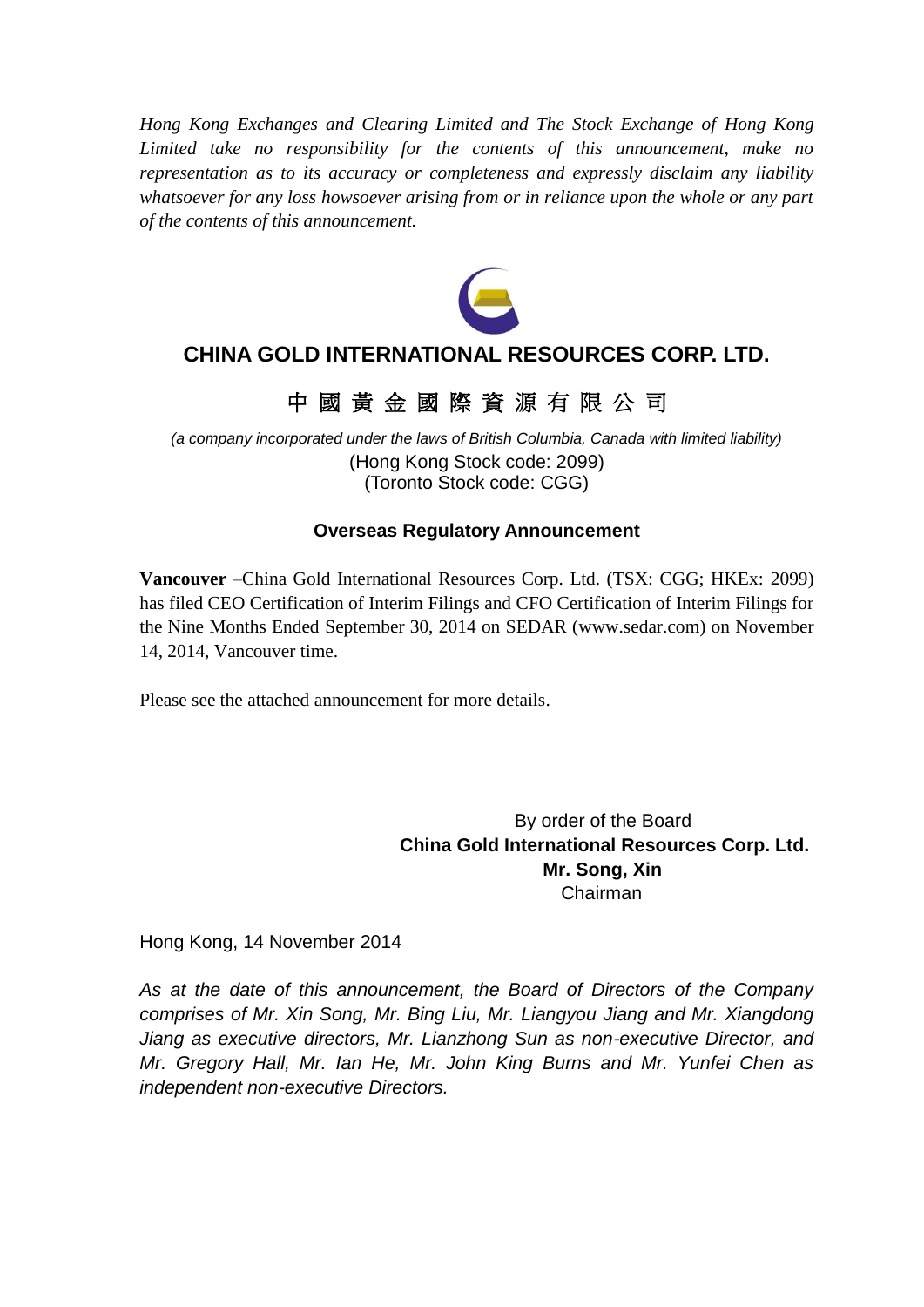### **Form 52‐109F2 Certification of Interim Filings ‐ Full Certificate** 表格**52‐109F2** 中期披露材料证明书

I, Bing Liu, Chief Executive Officer of China Gold International Resources Corp. Ltd. certify the following: 我,刘冰,作为中国黄金国际资源有限公司首席执行官,在此证明以下事宜:

- 1. *Review:* I have reviewed the interim financial report and interim MD&A (together, the "interim filings") of China Gold International Resources Corp. Ltd. (the "issuer") for the interim period ended September 30, 2014. 审阅*:* 我已审阅了中国黄金国际资源有限公司(简称"公司")截至 2014 年 9 月 30 日的中 期财务报告和中期管理层关于财务状况和运营结果的讨论与分析(统称"中期披露材 料")。
- 2. *No misrepresentations:* Based on my knowledge, having exercised reasonable diligence, the interim filings do not contain any untrue statement of a material fact or omit to state a material fact required to be stated or that is necessary to make a statement not misleading in light of the circumstances under which it was made, with respect to the period covered by the interim filings.

无不真实描述*:* 基于我的知识和严谨作风,中期披露材料中没有出现任何对在披露材料期 间内发生的重要事实的不真实描述,也没有忽略说明一些当时为避免误导而必须澄清的重 要事实。

- 3. *Fair presentation:* Based on my knowledge, having exercised reasonable diligence, the interim financial report together with the other financial information included in the interim filings fairly present in all material respects the financial condition, financial performance and cash flows of the issuer, as of the date of and for the periods presented in the interim filings. 公平陈述*:* 基于我的知识和严谨作风,"中期财务报告"连同其它中期披露材料中包含的财 务信息公平地陈述了公司在中期披露材料涉及的时间和时间段内所有财务、经营和现金流 的主要状况。
- 4. *Responsibility:* The issuer's other certifying officer(s) and I are responsible for establishing and maintaining disclosure controls and procedures (DC&P) and internal control over financial reporting (ICFR), as those terms are defined in National Instrument 52‐109 *Certification of Disclosure in Issuers' Annual and Interim Filings,* for the issuer.

责任*:* 根据加拿大国标 *52‐109"*发行公司年报和中期披露证明*"*中要求的条款,公司其它做 证的高管和我本人负责为公司建立和维护*"*披露控制及程序*"*和*"*财务报告的内部控制*"*。

- 5. *Design:* Subject to the limitations, if any, described in paragraphs 5.2 and 5.3, the issuer's other certifying officer(s) and I have, as at the end of the period covered by the interim filings 制定*:* 根据 5.2 和 5.3 中关于限定的描述,公司其它做证的高管和我本人在本财务年度内 已经
	- a. designed DC&P, or caused it to be designed under our supervision, to reasonable assurance that

制定了或在我们监督下进行制定了"披露控制及程序",以确保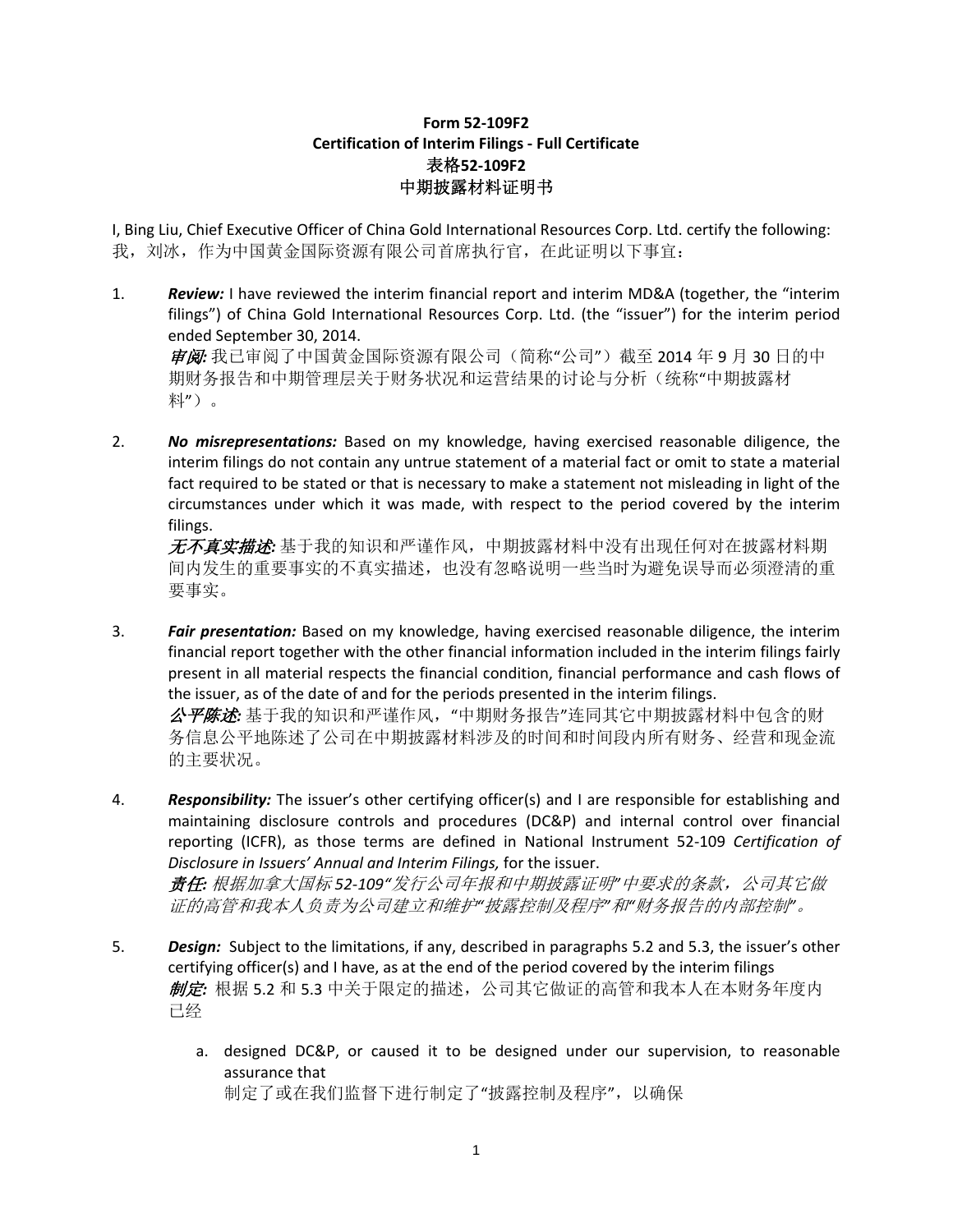- (i) material information relating to the issuer is made known to us by others, particularly during the period in which the interim filings are being prepared; and 其他人能够使我们了解与发行公司相关的特别是在准备中期披露材料期间 内的重要信息,以及
- (ii) information required to be disclosed by the issuer in its annual filings, interim filings or other reports filed or submitted by it under securities legislation is recorded, processed, summarized and reported within the time periods specified in securities legislation; and 年报和中报或其它报告中披露的信息按证券法规进行记录,处理和总结, 并且在规定的时间内发布;和
- b. designed ICFR, or caused it to be designed under our supervision, to provide reasonable assurance regarding the reliability of financial reporting and the preparation of financial statements for external purposes in accordance with the issuer's GAAP. 制定了或在我们监督下进行制定了"财务报告的内部控制",以保障财务报告的可靠 性并保证对外使用的财务报告是根据"公认会计准则"来制定的。
- 5.1 *Control framework:* The control framework the issuer's other certifying officer(s) and I used to design the issuer's ICFR is *Internal Control – Integrated Framework* (COSO Framework) published by the Committee of Sponsoring Organizations of the Treadway Commission. 控制框架*:* 公司其它做证的高管和我本人依据 Treadway 委员会的发起机构委员会出版的 "内部控制‐综合系统"来制定公司"财务报告的内部控制"的控制框架。
- 5.2 *ICFR – material weakness relating to design:* Not applicable. 财务报告的内部控制*‐*设计制定的主要缺欠*:*没有
- 5.3 *Limitation on scope of design:* Not applicable. 没有
- 6. *Reporting changes in ICFR:* The issuer has disclosed in its interim MD&A any change in the issuer's ICFR that occurred during the period beginning on July 1, 2014 and ended on September 30, 2014 that has materially affected, or is reasonably likely to materially affect, the issuer's ICFR.

公布财务报告的内部控制中的变化*:* 公司在中期管理层关于财务状况和运营结果的讨论与 分析中已经公布了从 2014 年 7 月 1 日到 2014 年 9 月 30 日在"财务报告的内部控制"中的 任何变化,这些变化会对"财务报告的内部控制"有重大影响或可能的重大影响。

Date: November 14, 2014 日期: 2014 年 11 月 14 日

\_\_"*Bing Liu*"\_\_\_\_\_\_\_\_\_\_\_\_\_\_\_\_\_\_\_\_\_

Bing Liu 刘冰 Chief Executive Officer 首席执行官 China Gold International Resources Corp. Ltd. 中国黄金国际资源有限公司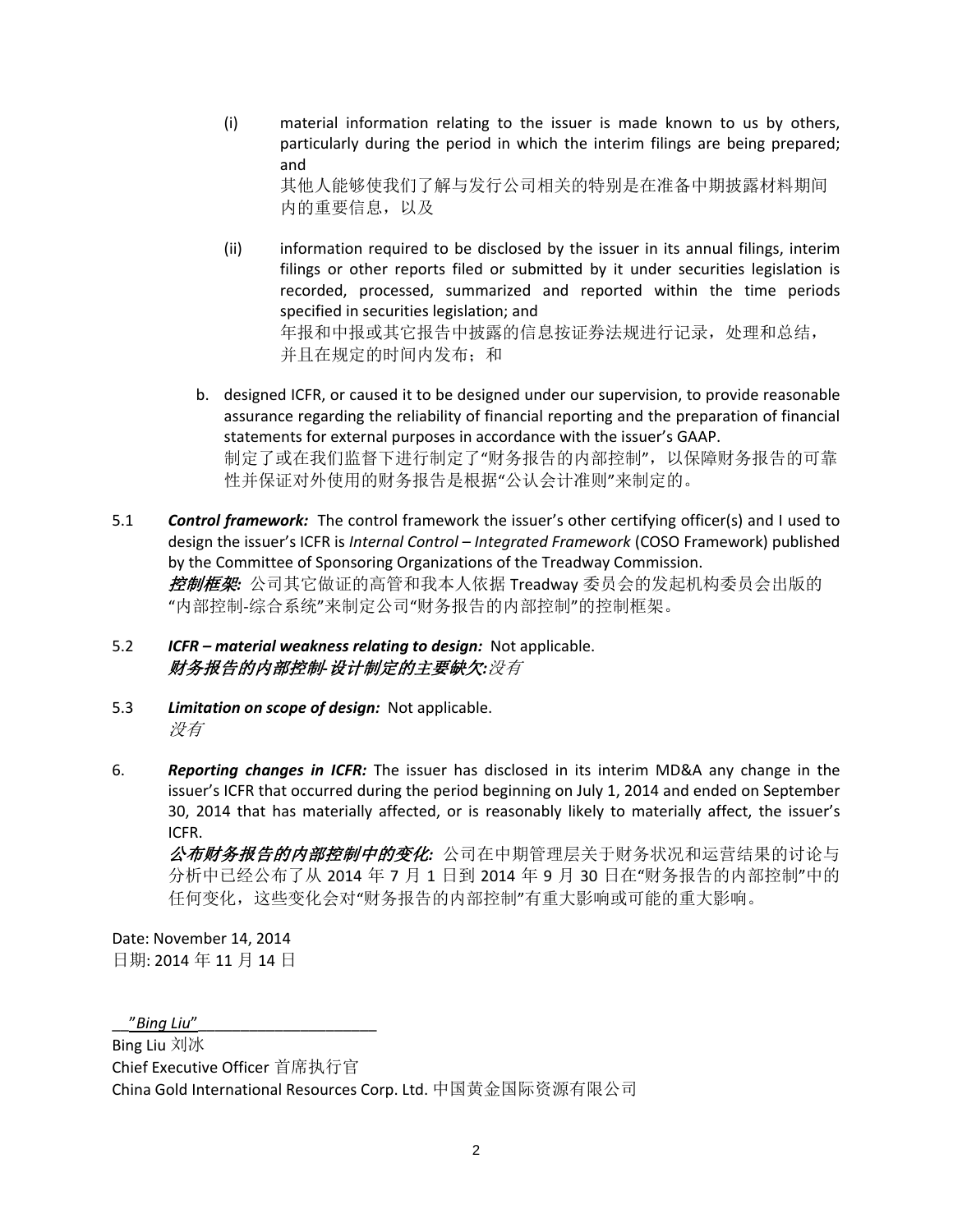#### **Form 52-109F2 Certification of Interim Filings - Full Certificate**

I, Derrick Zhang, Chief Financial Officer of China Gold International Resources Corp. Ltd., certify the following:

- 1. *Review:* I have reviewed the interim financial report and interim MD&A (together, the "interim filings") of China Gold International Resources Corp. Ltd. (the "issuer") for the interim period ended September 30, 2014.
- 2. *No misrepresentations:* Based on my knowledge, having exercised reasonable diligence, the interim filings do not contain any untrue statement of a material fact or omit to state a material fact required to be stated or that is necessary to make a statement not misleading in light of the circumstances under which it was made, with respect to the period covered by the interim filings.
- 3. *Fair presentation:* Based on my knowledge, having exercised reasonable diligence, the interim financial report together with the other financial information included in the interim filings fairly present in all material respects the financial condition, financial performance and cash flows of the issuer, as of the date of and for the periods presented in the interim filings.
- 4. *Responsibility:* The issuer's other certifying officer(s) and I are responsible for establishing and maintaining disclosure controls and procedures (DC&P) and internal control over financial reporting (ICFR), as those terms are defined in National Instrument 52-109 *Certification of Disclosure in Issuers' Annual and Interim Filings,* for the issuer.
- 5. *Design:* Subject to the limitations, if any, described in paragraphs 5.2 and 5.3, the issuer's other certifying officer(s) and I have, as at the end of the period covered by the interim filings
	- (a) designed DC&P, or caused it to be designed under our supervision, to provide reasonable assurance that
		- (i) material information relating to the issuer is made known to us by others, particularly during the period in which the interim filings are being prepared; and
		- (ii) information required to be disclosed by the issuer in its annual filings, interim filings or other reports filed or submitted by it under securities legislation is recorded, processed, summarized and reported within the time periods specified in securities legislation; and
	- (b) designed ICFR, or caused it to be designed under our supervision, to provide reasonable assurance regarding the reliability of financial reporting and the preparation of financial statements for external purposes in accordance with the issuer's GAAP.
- 5.1 *Control framework:* The control framework the issuer's other certifying officer(s) and I used to design the issuer's ICFR is Internal Control – Integrated Framework (COSO